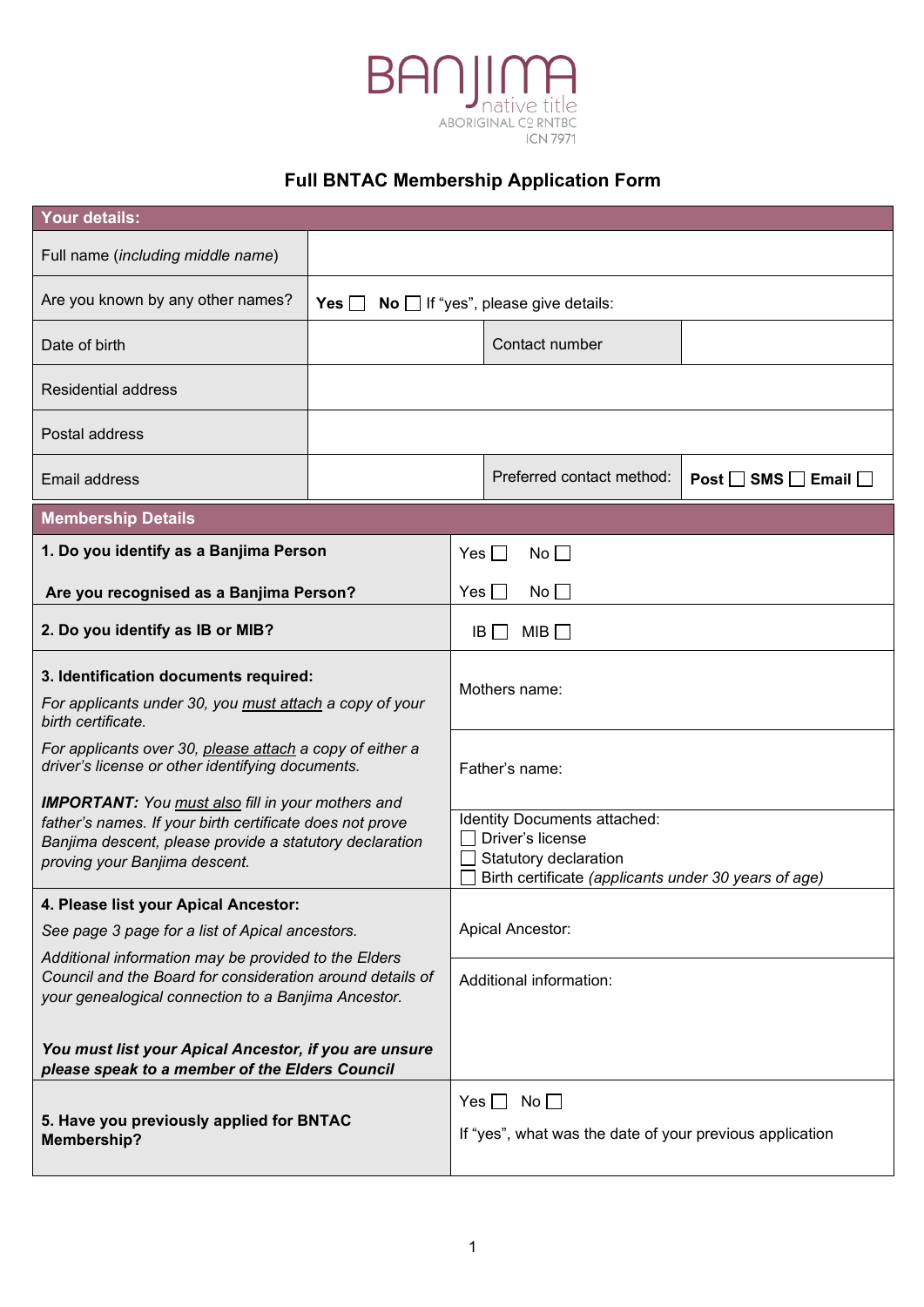

|                                                                                                                                                                                                                                                                  |  | If your previous application was declined please provide<br>details                              |       |  |
|------------------------------------------------------------------------------------------------------------------------------------------------------------------------------------------------------------------------------------------------------------------|--|--------------------------------------------------------------------------------------------------|-------|--|
| 6. Do you receive financial or other benefits from<br>another Registered Native Title Claim or Determined<br>Claim?                                                                                                                                              |  | Yes $\Box$ No $\Box$<br>If "yes", please provide details of your involvement with this<br>group: |       |  |
| 7. Please complete this section if you answered "yes"<br>to question 6.<br>Please attached a copy of your separation letter from the<br>relevant organisation confirming:<br>1. that you no longer identify as a member of that                                  |  | Date of separation:                                                                              |       |  |
| group; and<br>2. the date from which you separated from that<br>group.<br><b>IMPORTANT: Under the Trustee Dual Benefits Policy, you</b><br>will not be eligible to access Direct Benefit Funds unless<br>you have been serparated from other groups for a period |  | Separation letter provided<br>Yes $\Box$ No $\Box$                                               |       |  |
| of 3 years or where exceptional circumstances apply.<br>Exceptional circumstances need to be outlined in a letter<br>to the Board and attached with this application.                                                                                            |  | Exception circumstances letter provided :<br>Not relevant $\square$<br>Yes                       |       |  |
| 8. Do you authorise BNTAC to discuss your<br>membership or prior membership with other Native<br>Title trusts & Corporations, if needed?                                                                                                                         |  | Yes $\Box$ No $\Box$                                                                             |       |  |
| <b>Declarations:</b>                                                                                                                                                                                                                                             |  |                                                                                                  |       |  |
| <b>APPLICANT DECLARATION:</b> I declare that I am eligible for BNTAC membership (see over page for details).                                                                                                                                                     |  |                                                                                                  |       |  |
| Name of applicant:                                                                                                                                                                                                                                               |  | Signature:                                                                                       | Date: |  |
| <b>SIGNING ELDER DECLARATION:</b><br>This membership application MUST be signed by a current Elders Council Member *                                                                                                                                             |  |                                                                                                  |       |  |
| Name of Elders Council Member:                                                                                                                                                                                                                                   |  | Signature:                                                                                       | Date: |  |